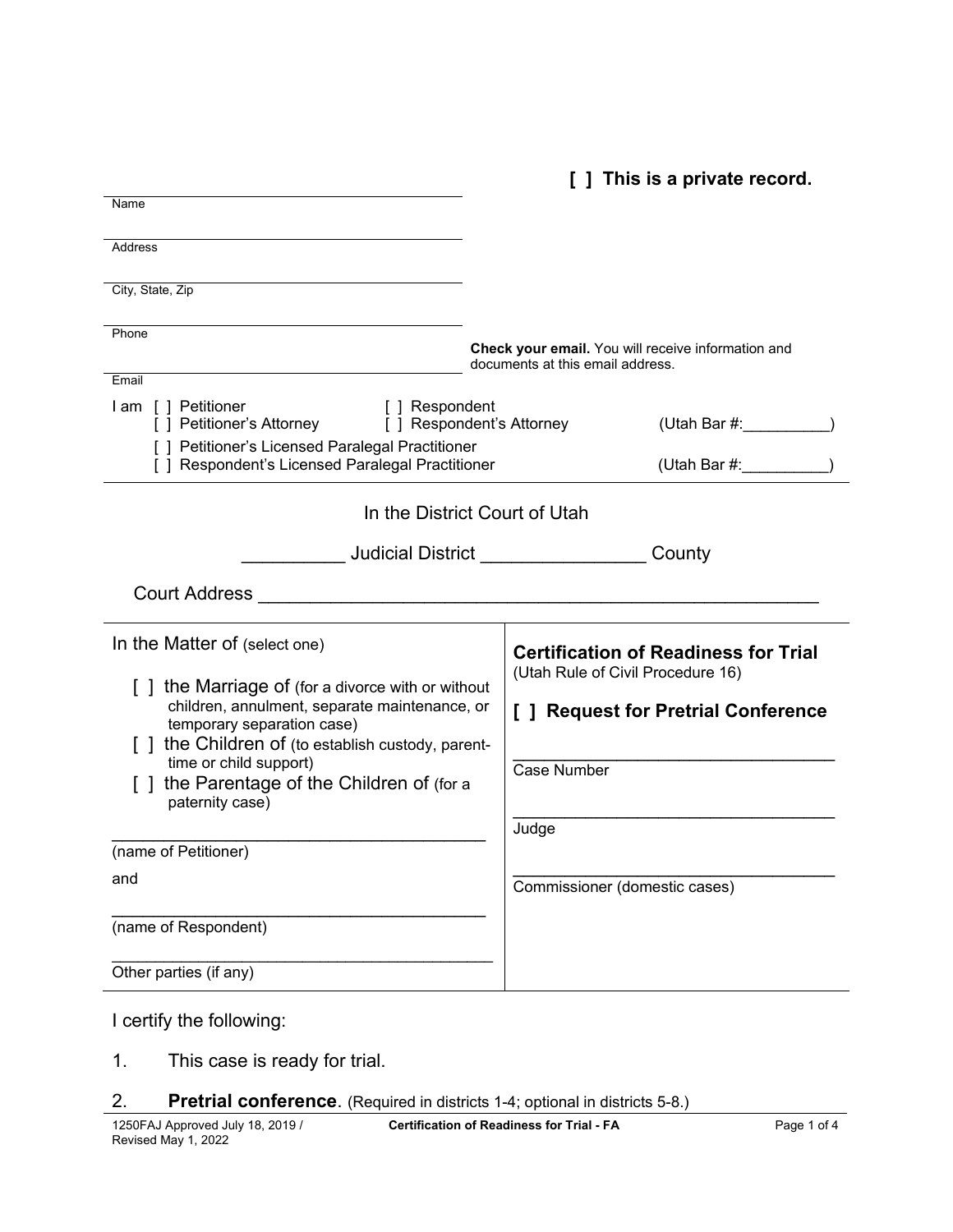- [] I request a pretrial conference.
- [] I do not request a pretrial conference.
- 3. **Pleadings.** All required pleadings have been filed.
- 4. **Discovery.** All required discovery has been completed. (Utah Rule of Civil Procedure 26, 26.1, 26.2 and 26.3, as applicable.)

## 5. **Mediation.**

- [ ] All required mediation has been completed, or
- [ ] mediation has been excused, or
- [ ] mediation is not required in this case.

Paragraphs 6 and 7 apply in domestic cases only.

#### 6. **Divorce education requirement.** (Choose all that apply.)

- [] I have attended the required divorce education classes.
- [ ] the other party has attended the required divorce education classes.

**or** 

- [] the divorce education requirement has been waived for
	- [ ] petitioner [ ] respondent

**or**

[ ] there are no children of this marriage.

**or** 

[ ] this is not a divorce case.

# 7. **Notice to Office of Recovery Services** (Utah Code 78B-12-113)

- (Applicable in domestic cases in which a party received public assistance.)
	- [ ] I have notified the Office of Recovery Services about this case, or
	- [ ] notice to the Office of Recovery Services is not required.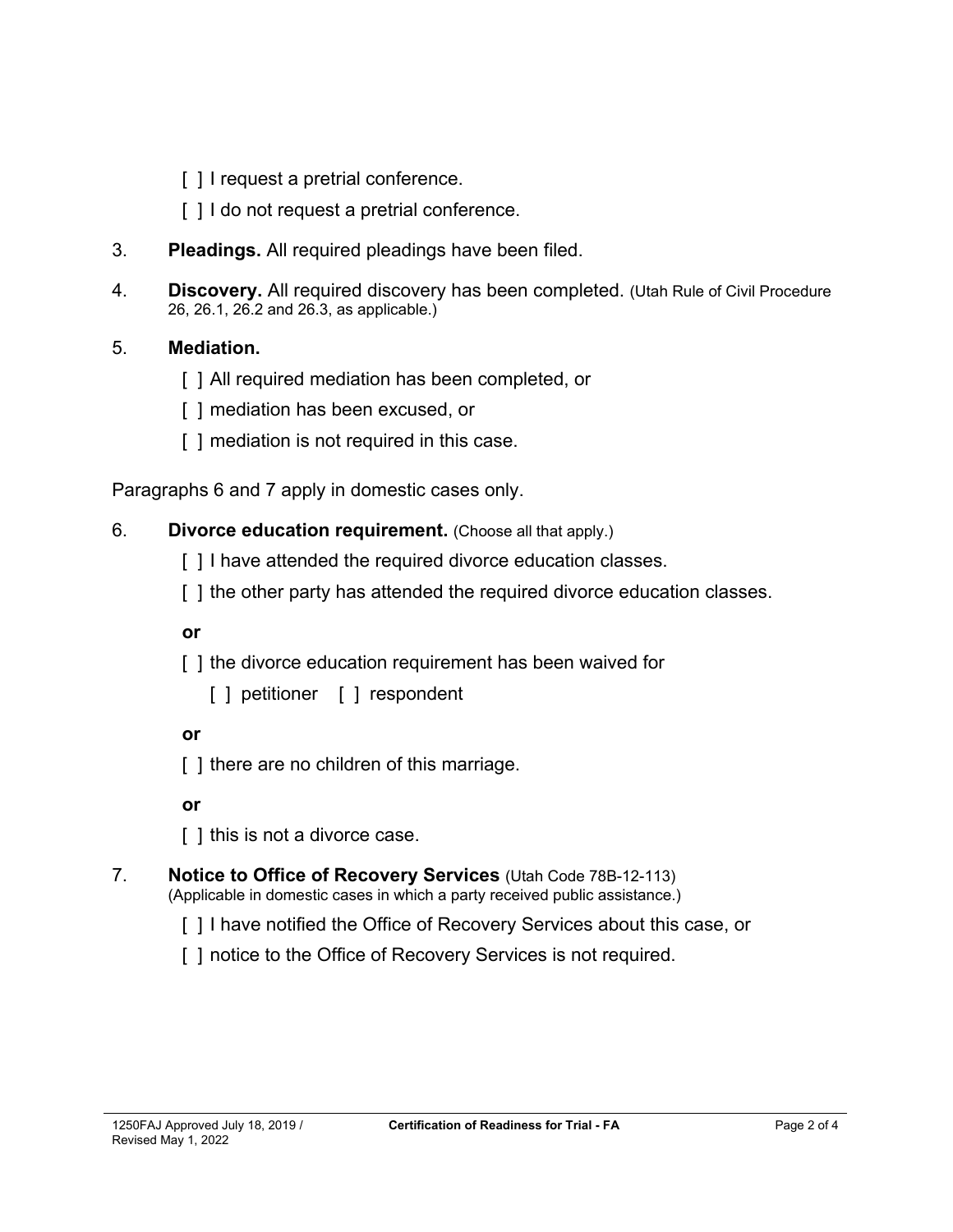### **Plaintiff/Petitioner or Defendant/Respondent**

I declare under criminal penalty under the law of Utah that everything stated in this document is true.

Signed at \_\_\_\_\_\_\_\_\_\_\_\_\_\_\_\_\_\_\_\_\_\_\_\_\_\_\_\_\_\_\_\_\_\_\_\_\_\_\_\_\_\_\_\_\_\_\_\_\_\_\_\_\_\_ (city, and state or country).

|      | Signature $\blacktriangleright$ |  |
|------|---------------------------------|--|
| Date |                                 |  |
|      | <b>Printed Name</b>             |  |

## **Attorney or Licensed Paralegal Practitioner of record** (if applicable)

|      | Signature ▶         |
|------|---------------------|
| Date | <b>Printed Name</b> |